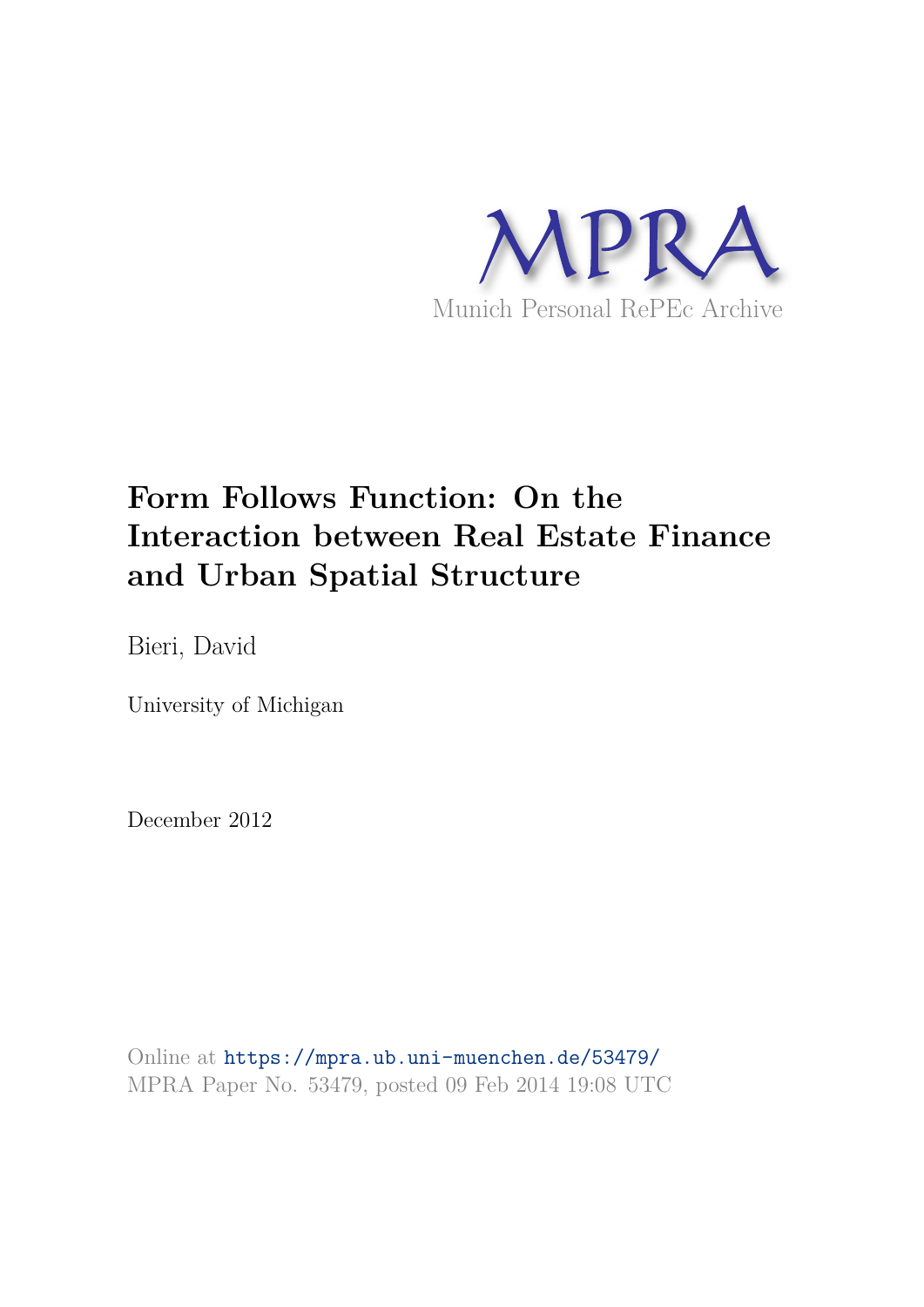## Form Follows Function: On the Interaction between Real Estate Finance and Urban Spatial Structure<sup>∗</sup>

David S. Bieri†

*Urban & Regional Planning, University of Michigan, Ann Arbor, MI 48109, USA*

#### Winter 2013

THE CONNECTION<br>between the spatial de-<br>velopment of cities and<br>financial markets has received HE CONNECTION between the spatial development of cities and little attention from either urbanists or economists. To be sure, Marxist theories of

†Corresponding author: A. Alfred Taubman College of Architecture and Urban Planning, University of Michigan, 2000 Bonisteel Boulevard, Ann Arbor, MI 48109-2069, USA. Email: bieri@umich.edu (David Bieri)

urban development recognize that capitalism has to urbanize to reproduce itself, thus suggesting a link between capital accumulation and space (Lefebvre, 1970; Harvey, 1978, 1985). Yet, while Marxian urban theory views the city, above all, as the spatial locus for the accumulation of fixed capital via the built environment and infrastructure, this school of thought offers no explicit framework for analyzing the spatial consequences of finance. In an attempt to fill these theoretical lacunæ in urban theory, I attempt to lay the

<sup>∗</sup>Published in CriticalProductive, v2.1 special issue on the *Post-Capitalist City*. I am grateful to the editor, Milton Curry, and an anonymous reviewer for helpful comments on an earlier draft. The usual disclaimers apply.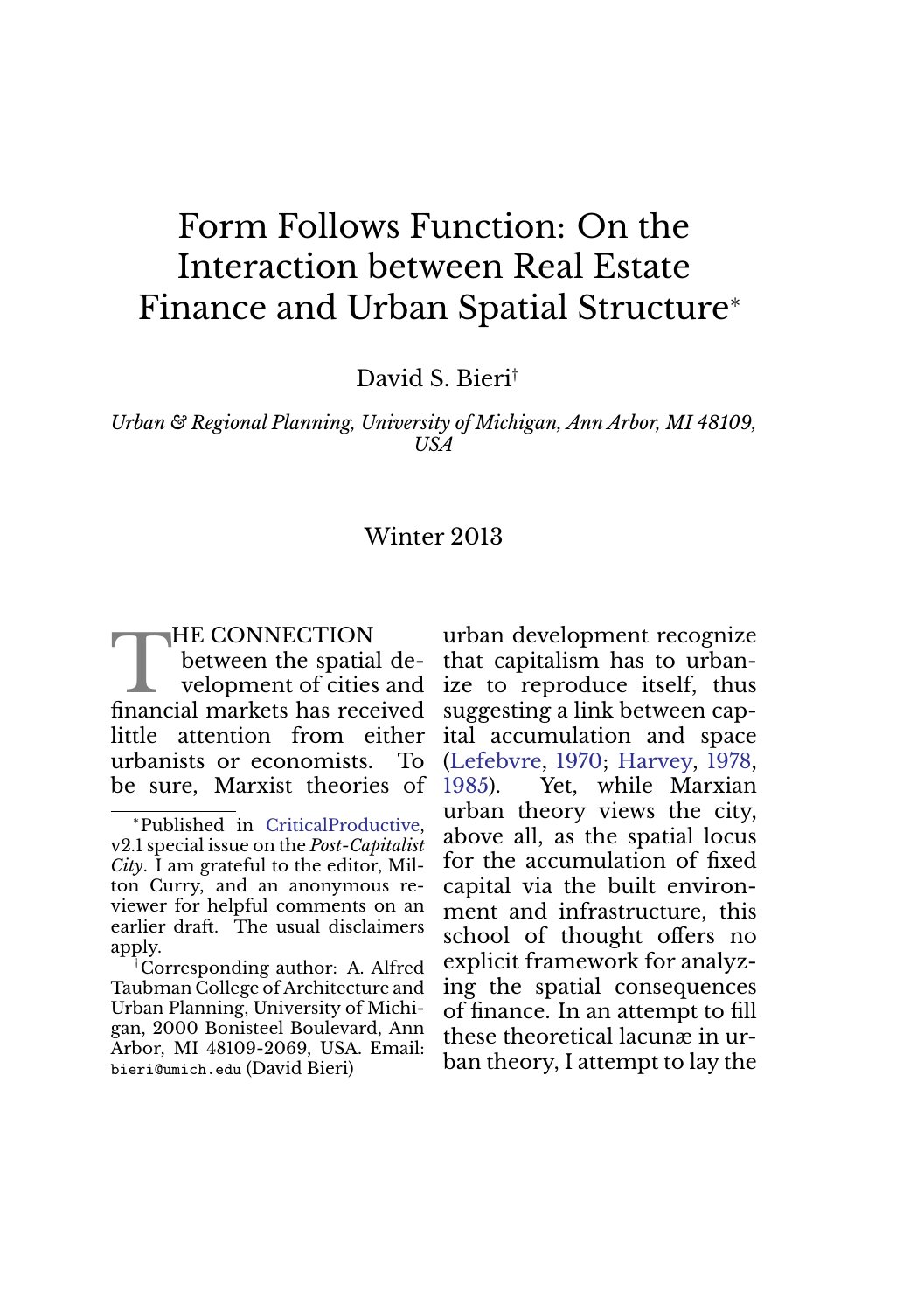groundwork for spatializing the analysis of finance in the tradition of Keynes (1930) and Schumpeter (1939). Within the purview of a larger research program on "money and the city", this work thus emphasizes the hitherto neglected linkages between the institutional evolution of money, credit and banking and urban spatial structure.<sup>1</sup>

In this essay, I argue that part of the post-crisis recovery is predicated on a multifaceted understanding of the subtle causal linkages between financial flows and urban morphologies. I speculate about the key channels through which the dialectical relationship among capital, its regimes of accumulation, and its unequal spatial distribution affects the design of the urban fabric. I identify two interdependent economic processes

that define the nexus of real estate finance and urban systems in capitalist economies: (1) the process of financial globalization and deregulation, and (2) the post-Fordist forces of organizational fragmentation that have altered the role of architecture.

The process of financial globalization and deregulation has been instrumental to the financialization of real estate in a broad sense. In this context, "financialization" refers to the increase in the size and significance of financial markets and financial institutions – from lending institutions to investors, such as real estate investment trusts (REITs) and pension funds – in the modern macroeconomy.<sup>2</sup>

To be clear, the production of both commercial and res-

<sup>&</sup>lt;sup>1</sup>In a companion paper (Bieri, 2013), I highlight the importance of Minsky's work on financial instability (Minsky, 1977) and monetary nonneutrality (Minsky, 1993) for understanding the dynamics of urbanization under capitalism. This work pays special attention to the role of the financial sector as a source of fluctuations in the real sector and the spatial structure of cities.

 ${}^{2}$ In the U.S., for example, the 50 largest real estate investment trust (REITs) had a combined market capitalization of around \$580.7 billion in 2011, accounting for approximately 3.5 percent of GDP. By comparison, the largest pension fund in the U.S., the California Public Employees' Retirement System (CalPERS), currently has more than \$18 billion invested in global real estate – approximately 8 percent of the fund's \$228 billion investment portfolio.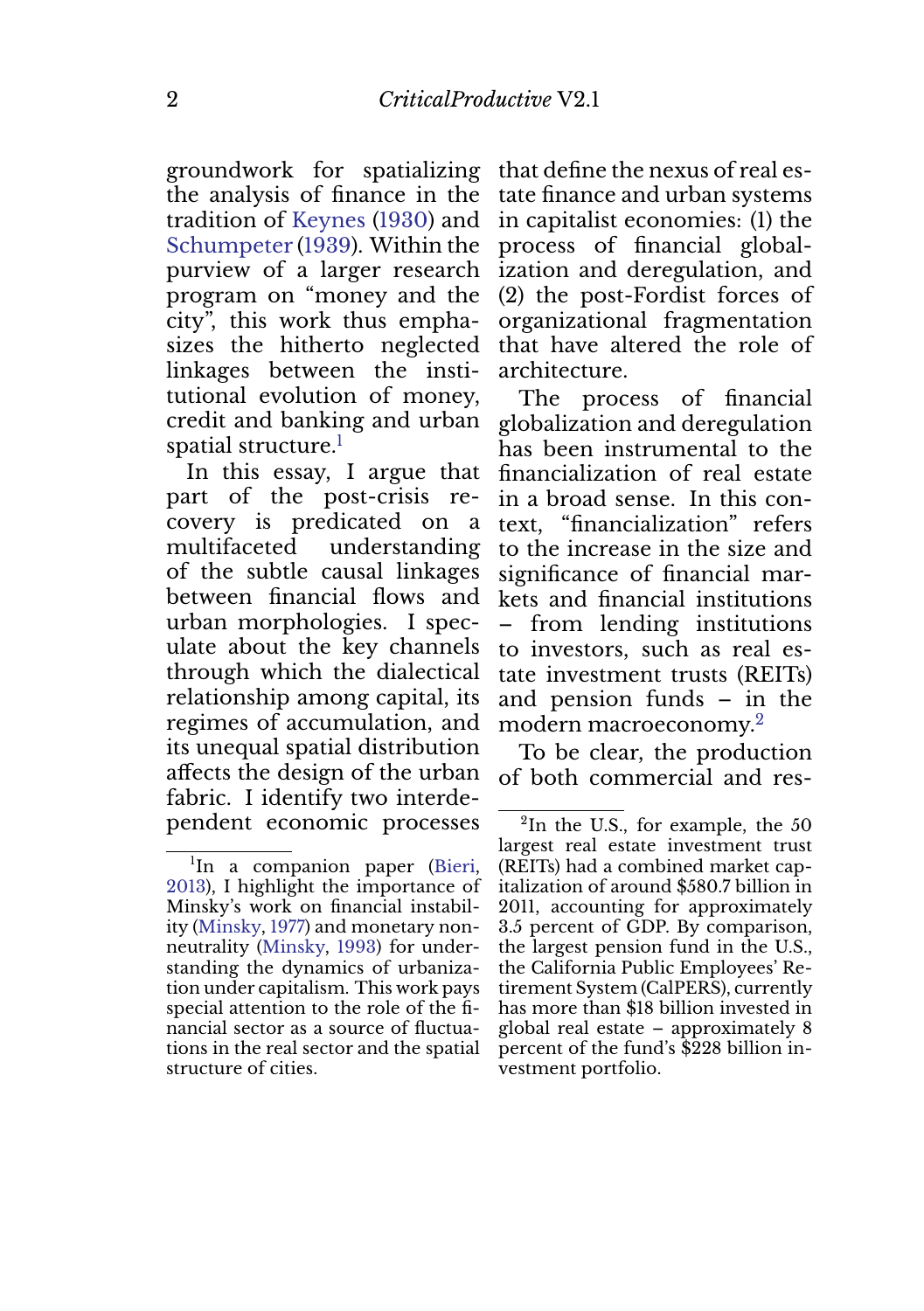idential real estate has always required capital and land as intermediate factor inputs in a capitalist economy. But over the past forty years, farreaching institutional changes in financial markets have increased the role of financial motives, financial actors, and financial institutions in creating real estate credit and in operating domestic and international real estate development processes. At the same time, the organizational principles of real estate development have become more complex, more decentralized, and more standardized. As a result, capital and the spatial configuration of cities have become more integrated.

In addition, the post-Fordist forces of organizational fragmentation and layered institutional inconsistencies – all key components of the postmodern paradigm – have altered the formational principles of real estate development and the fundamental role of architecture and urban design. Because form, space, money, and the design of real estate are all intricately bound up with one another, increased capital flows in real estate have brought about profound failures of design at all spatial scales.

#### **Financial Function and Institutional Form**

I N LIGHT of the legendary<br>wastefulness of Em-<br>peror Nero's architectural N LIGHT of the legendary wastefulness of Emprojects, or the cost overruns of architect Frank Lloyd Wright's Johnson Wax Building in Racine, Wisconsin, or, more recently, of architects Herzog & de Meuron's ill-fated Elbe Philharmonic Hall in Hamburg, Germany, it might be argued that the tension between financial interests and design interests is an age-old architectural reality.<sup>3</sup> But the intuitive appeal of regarding this conflict as immutable masks the changing nature of the political economy within which real estate is being produced. Focusing on the nexus between what economists refer to as "real" and "financial" variables, I contend that the changing

<sup>&</sup>lt;sup>3</sup>I am grateful to a reviewer for highlighting this point.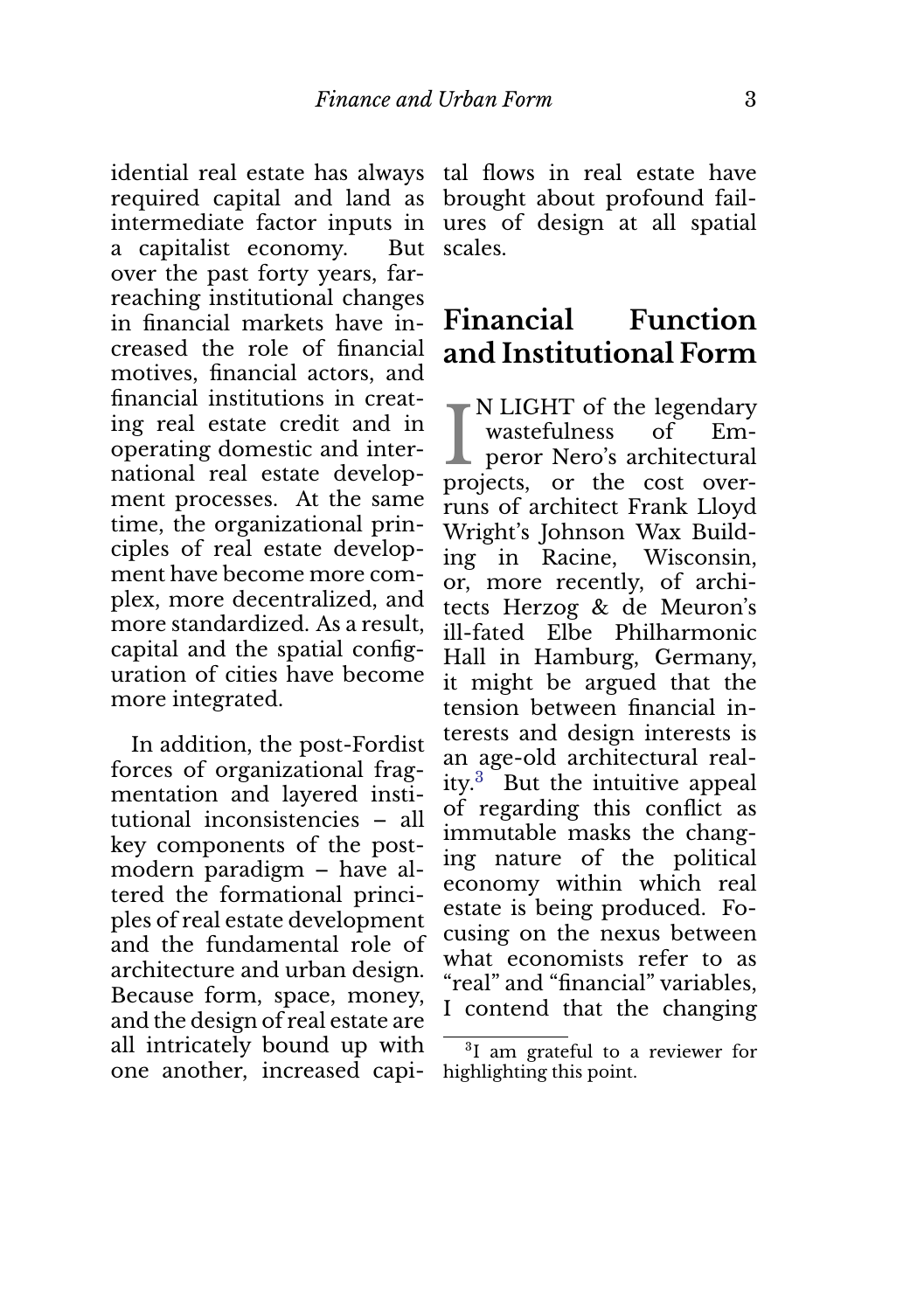nature of real-financial linkages in real estate is intimately connected to the transformation of design and the spatial structure of urban areas. As such, my argument is part of a wider discussion about the political economy of regulation and the process of building cities. A central element of this discourse maintains that architecture is fundamentally influenced by the noncodified regulations of its broader political-economic context (see Jones, 2009).

In the context of real estate, real variables are, for example, the demand for housing services, the total factor productivity of the construction industry, or – focusing on architecture – qualitative aspects of urban spaces and the design of the built environment. By contrast, mortgage rates or credit supply to households and firms are considered financial (or "nominal") variables. For the purposes of this essay, I adopt a narrow interpretation of the term "real-financial linkages" as it pertains to the relationship between real estate finance

Although the orthodoxy of the classical dichotomy ascribes no economic importance to the interaction between real and financial variables, post-Keynesian and monetarist thought counts functional and institutional variation as among the most influential pathways for change in realfinancial linkages. From an historical perspective, financial functions appear to be more stable than the institutional form of the financial system (Merton, 1995). Yet the link between the financial system's most basic function – to facilitate the allocation and deployment of economic resources across time and space – and its institutional form remains an issue of much debate (Dixon, 2012). Thus, institutional form does not necessarily determine financial function. But changing institutional form might induce qualitative adjustments in the relationship between financial function and the allocation of capital, which in turn affects spatial outcomes.

and the built environment. nexus are perhaps best illus-The latter effect and its implications for the design-form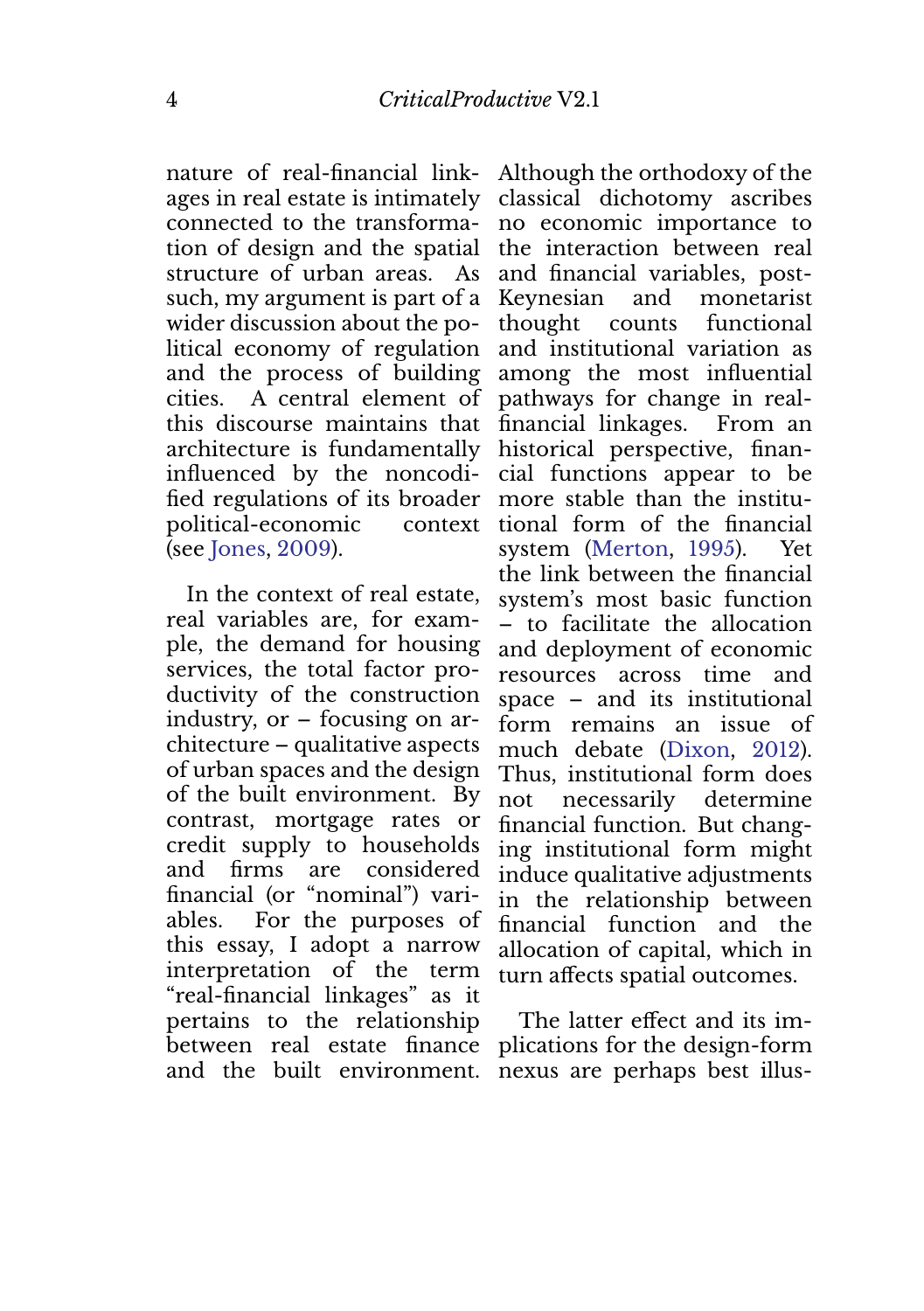trated by considering the role of iconic architecture across different regimes of capitalism.<sup>4</sup> The early architectural icons of the Gilded Age of U.S. capitalism, from the Biltmore Estate to Fallingwater, were the inspiration behind suburbia as we know it today (large tracts of quotidian design), as if to pass on some of the success of their sponsors to the broader public. Yet these emblematic sites do more than just celebrate the achievements of their patrons; they also embody the nature of real-financial linkages of a bygone era in real estate. The Vanderbilts did not take out a home equity line of credit to complete all of Olmsted's grand plans in the Great Smoky Mountains of North Carolina. Nor did magnate Edgar Kaufmann utilize a jumbo adjustable-rate mortgage with a "teaser" rate to finance the daring cantilever

designs at Fallingwater on his Bear Run site in Pennsylvania. Even the Empire State Building in New York City – unlike most of its modern contemporaries, including the most recent generation of high-rise building from Taipei 101 (formerly known as Taipei World Financial Center) to London's Shard – was not financed by complex multinational REITs, but relied on straightforward private equity.

In much the same way, the architecture of the central business district of the monocentric, industrial American metropolis accommodated the structural codes of the prevailing form of industrial organization of its era: Tayloristic principles of scientific management conjoined with the city grids, quasi-linear functions, and formulaic landuse regulations that governed the built environment. In this universe of clearly discernible capital-land substitution, architectural practice was firmly embedded within the conventional institutional guidelines of the day. In the era before the onset of the current wave of globalization

<sup>4</sup>The role of iconic architecture in globalizing cities has received substantial attention from urban theorists. This literature pays particular attention to the transformation in the production and reception of iconic buildings, as well as the role of the transnational capitalist class and new financing mechanisms. See Sklair (2006a,b) for good overviews.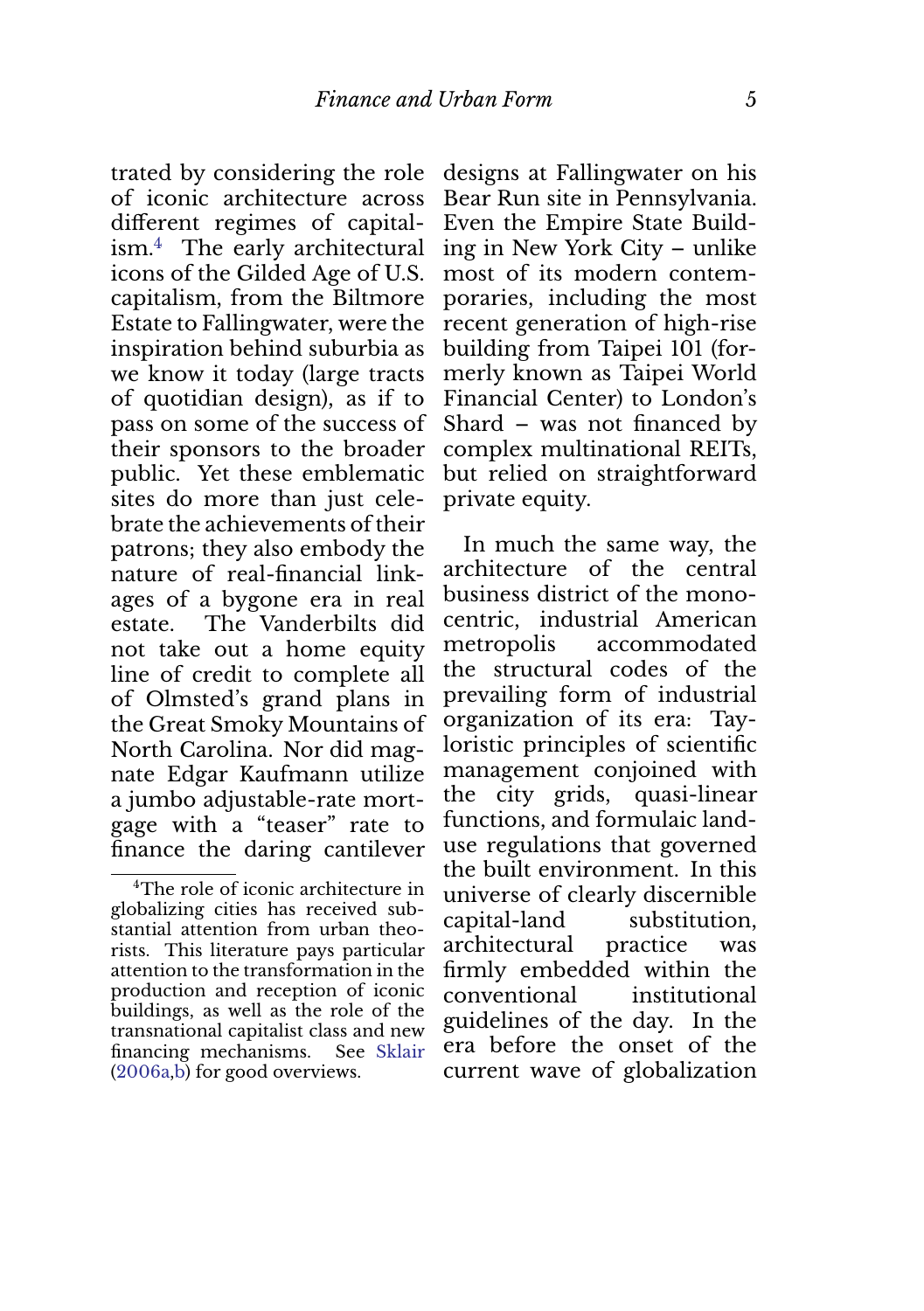(roughly pre-World War II), it was what Willis (1995) labels "city vernaculars of capitalism" that shaped the skylines of central business districts in unique ways from local land-use patterns, municipal codes, and zoning.<sup>5</sup> The architecture of this regime was inextricably linked to aesthetic configuration and the functional design of external spatial relations. In the U.S. this lasted until the early post-war boom, when, with the first signs of financializing real estate, "the differences in skyscraper design and urbanism in New York and Chicago, and everywhere diminished in response to the forces of finance, market values of design, and prevailing theories of urbanism" (Willis, cited in Sklair, 2009, p.2706).

### **Urban Spatial Structure and the Geography of Finance**

THIS EMERGENCE OF a<br>
new kind of capitalism<br>
coincided with the ad-<br>
vent of new forms of indus-HIS EMERGENCE of a new kind of capitalism coincided with the adtrial organization during the early post-war period. Accompanied by large-scale automation in manufacturing, globalizing capital flows began to facilitate a reconfiguration of the built environment along the principles of postmodern, multidimensional narratives. The combination of financial globalization and shifts in industrial organization induced substantial shifts in the urban spatial patterns across U.S. metropolitan areas. The paradigm of monocentricity as the dominant urban form was widely challenged by morphological and functional polycentricity.<sup>6</sup> Between 1950 and 2000, the average densities of U.S. cities and the density

<sup>5</sup> In related research, Sklair (2005) highlights that the production and representation of architectural icons in what he terms the "pre-global era" were mainly driven by those who controlled the state or religion, whereas the dominant forms of architectural iconicity for the global era are increasingly driven by those who own and control the corporate sector.

<sup>6</sup>Urban economists have long argued that the evolution of urban structure is closely tied to the location and internal decisions structure of firms (see Rossi-Hansberg and Wright, 2007).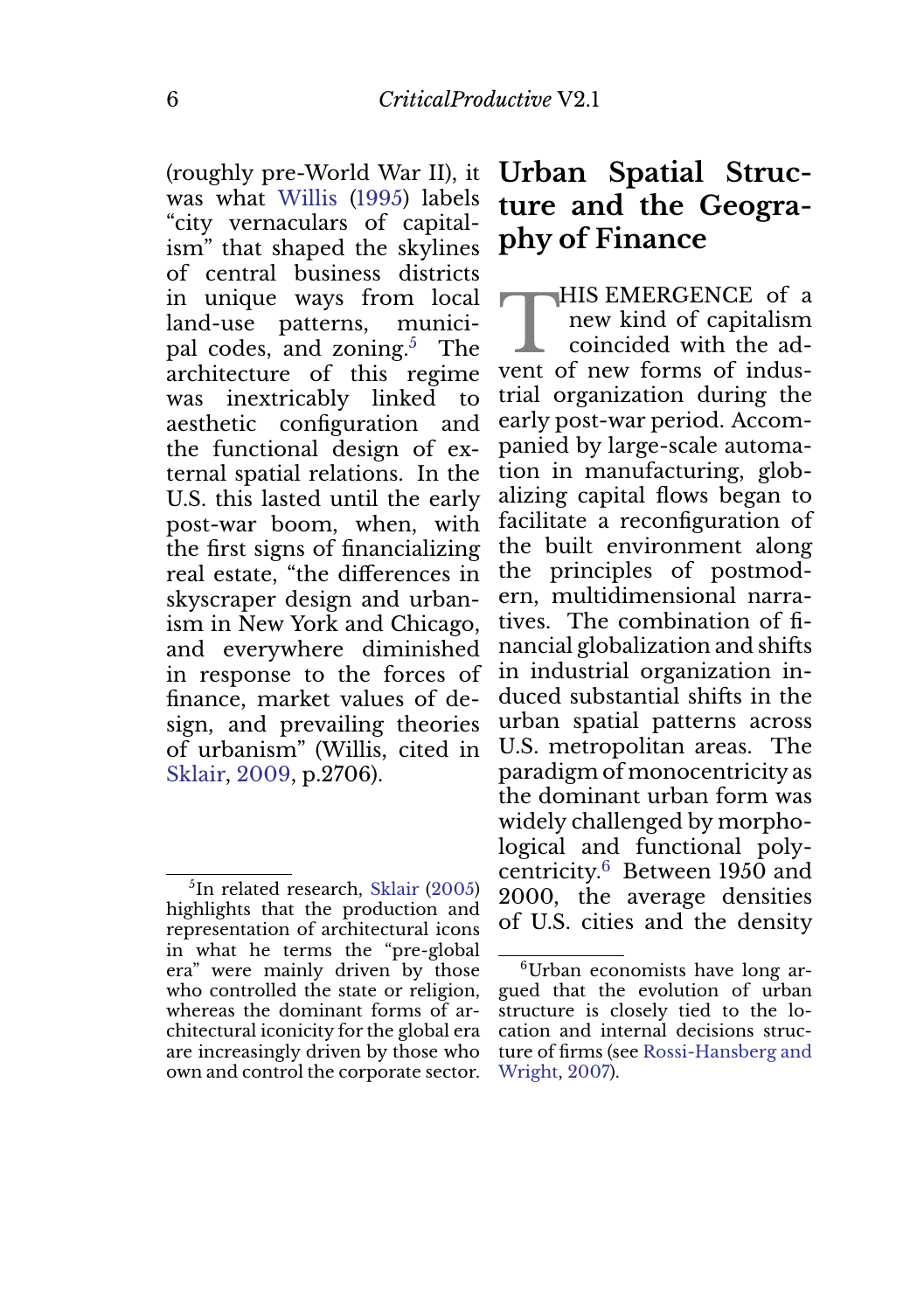gradients of urban areas generally declined (Kim, 2007). Across the nation, intense activity in the real estate sector, in both residential and commercial construction, began to replicate, reproduce, and entrench the edgeless, polycentric city as the defining trait of American (sub)urbanism.

With double-digit growth rates and large-scale suburbanization during the boom years after the war, U.S. metropolitan areas represented a fragmented and multinodal mixture of employment and residential settlement, with a fusion of suburban, exurban, and central-city characteristics. With these new, primarily suburban settings in place, the reorganization of industrial processes gave rise to the corporatization of landscapes. These landscapes of sleek office parks and parking lots emerged from a historical moment when corporations reconceived their management structures and dispersed into low-density, auto-dependent spaces on the peripheries of their respective metropolitan regions American mortgage system.

(Mozingo, 2011). At multiple physical scales, changing urban spatial forms have generated physical and social landscapes that reflect the shifts in the political-economic structures. Aesthetically, these sites are largely ones of excess and affect, what Knox (2005) has called "vulgaria." The mostly suburban settings of vulgaria are perhaps best visualized by the vast tracts of prefabricated homes with floor plans that, over time, grew to be both much larger and ever more standardized. Indeed, the median size of a single family home increased from 1,535 square feet in 1975 to 2,169 square feet in 2010, only 5 percent below its historic peak in 2007. At the peak of the Mc-Mansion boom in 2005, nearly 3.9 million homes in the U.S. had 4,000 or more square feet of space, an increase of 35 percent since 2001 (U.S. Census Bureau 2012).

The monotonous, stereotypical post-war American suburb would not have been possible without the unique evolution of federal credit programs that underpin the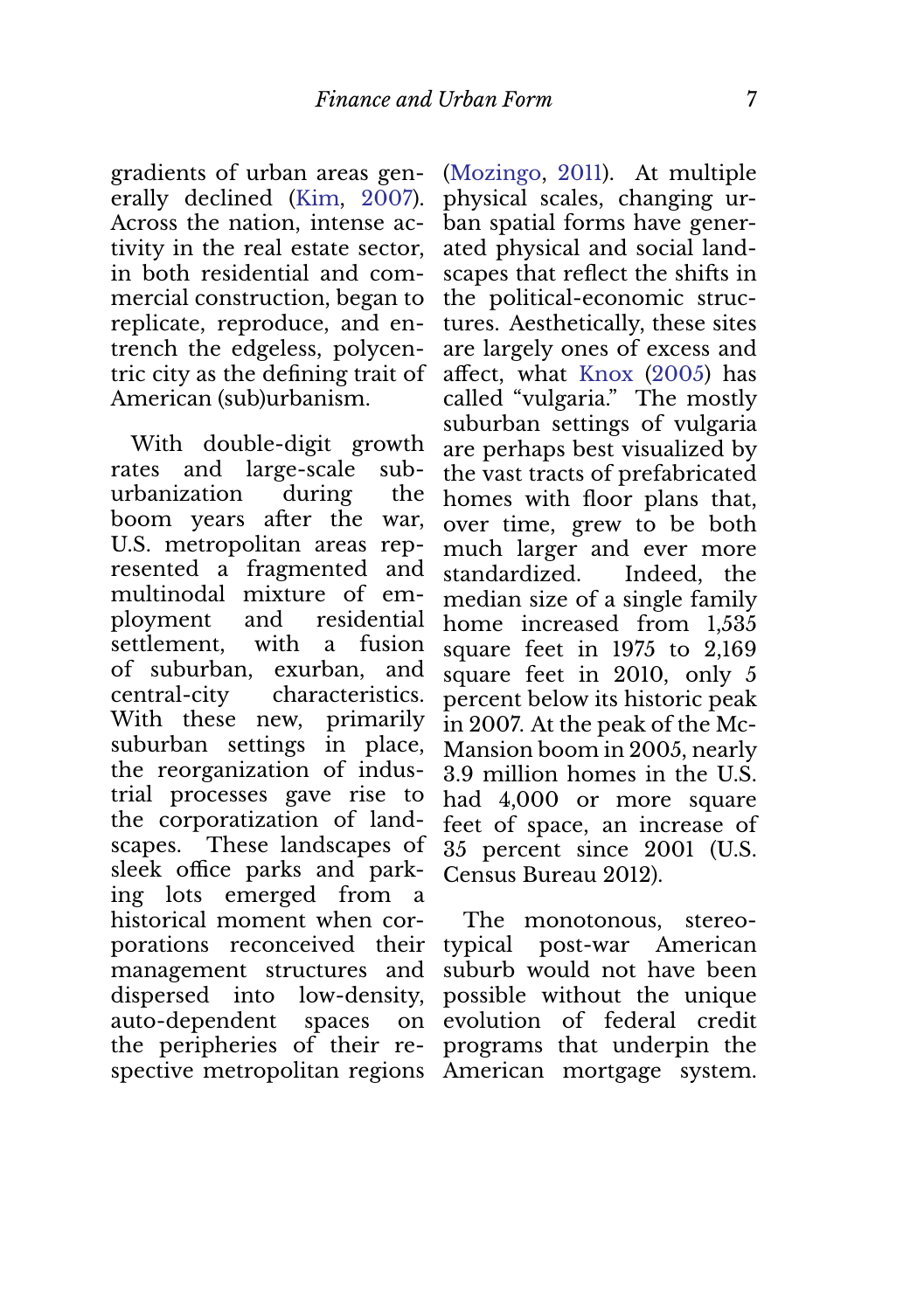The rapid process of post-war suburbanization was mirrored by the increasing real-estaterelated indebtedness of U.S. households.<sup>7</sup> From the 1949 Housing Act to the 1992 Government-Sponsored Enterprise Act and the large-scale foreclosures that followed the recent collapse of the housing boom, financial and governmental interests in the U.S. have engendered a structure that is not sustainable for real estate and the constituencies that rely upon it. Perhaps on a par with federal transportation policy, real estate finance has been playing a pivotal role in shaping these post-war geographies of urban spatial structure.<sup>8</sup> As the circuits of the globalized financial system continue to move the levers of real estate markets, it is

unlikely that this role will change.

By the early 1980s, the process of market-based globalization was accelerating in direct response to the regulatory liberalization that emerged from the collapse of the Bretton Woods system. Propelled by both financial innovation, such as the securitization of mortgages, and the ambitious policy goals of a federally sponsored homeowner society in the U.S., the housing finance revolution aligned insatiable demand for physical real estate with large-scale supply. $9$  At the same time, it promised attractive investment opportunities for global investor classes with excess savings in their search for yield; these opportunities were based largely on government-sponsored enterprises or private-label residential mortgage-backed securities and collateralized debt obligations. Both at its very core and at the periphery, this real-estate-led

<sup>&</sup>lt;sup>7</sup>Mortgage debt was 18 percent of U.S. GDP in 1950, but rose to 28 percent of GDP by 1970, and 41 percent of GDP by 1990, before reaching its historic peak at almost 75 percent of GDP in 2009 (Board of Governors of the Federal Reserve System, Flow of Funds Accounts of the United States, last accessed July 2012).

<sup>&</sup>lt;sup>8</sup>The role of post-war federal transportation policy in the process of suburbanization is discussed in (e.g. Baum-Snow, 2007).

<sup>&</sup>lt;sup>9</sup>For more discussion of the interplay between federal housing goals and post-war suburban morphologies, see Chaves *et al.* (2011).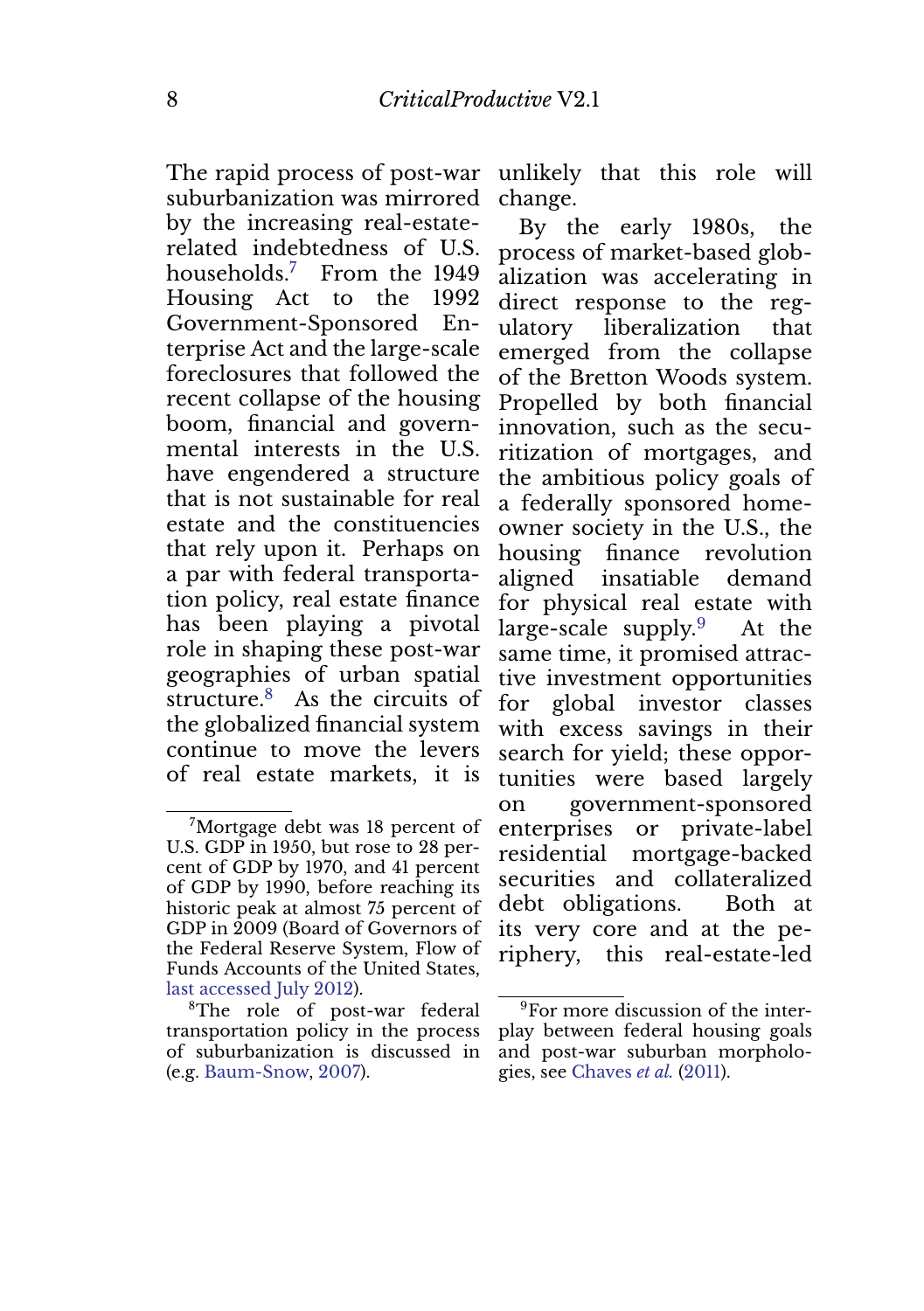expansion of the financial in suburban households in the system has since transformed financial markets and their institutions and processes at unprecedented rates. In combination, these developments fed into the vicious circle of "irrationally exuberant" expectations for perpetually rising real estate prices and rapid credit growth facilitated by deteriorating lending standards, eventually culminating in the global financial meltdown that led to the collapse of the U.S. housing market.

Under the current regime of globalized capitalism, what has fundamentally changed in the production of space is that the real estate financial system has revolutionized access to credit. Overcoming the constraints of a spatial mismatch between borrowers and lenders, different real estate stakeholders have never been more geographically dispersed, which can have several types of consequences. On the one hand, the operation of global financial entities in local markets means that financial risks taken in one region can have consequences for another. Decisions made ronment. Indeed, all aspects

U.S. could, for example, jeopardize teachers' pension plans in a small Icelandic municipality. Undeniably, the recent dislocations in the housing market have highlighted the paradox that financial innovation can lead to a concentration, rather than a diversification, of risks among market participants (Bieri, 2010).

On the other hand, the standardization of real estate design – in parallel with the standardization of its modes of financing – has permitted an ever-increasing diffusion of real estate capital from central cities to the suburban areas. As with any mass production, technologically induced standardization plays a pivotal role in the process of commodification; in the context of real estate finance and mass-produced suburban real estate, it seems highly probable that standardized architectural design for residential and commercial structures favored real-estate-oriented financial innovation, which in turn engendered more standardization of the built envi-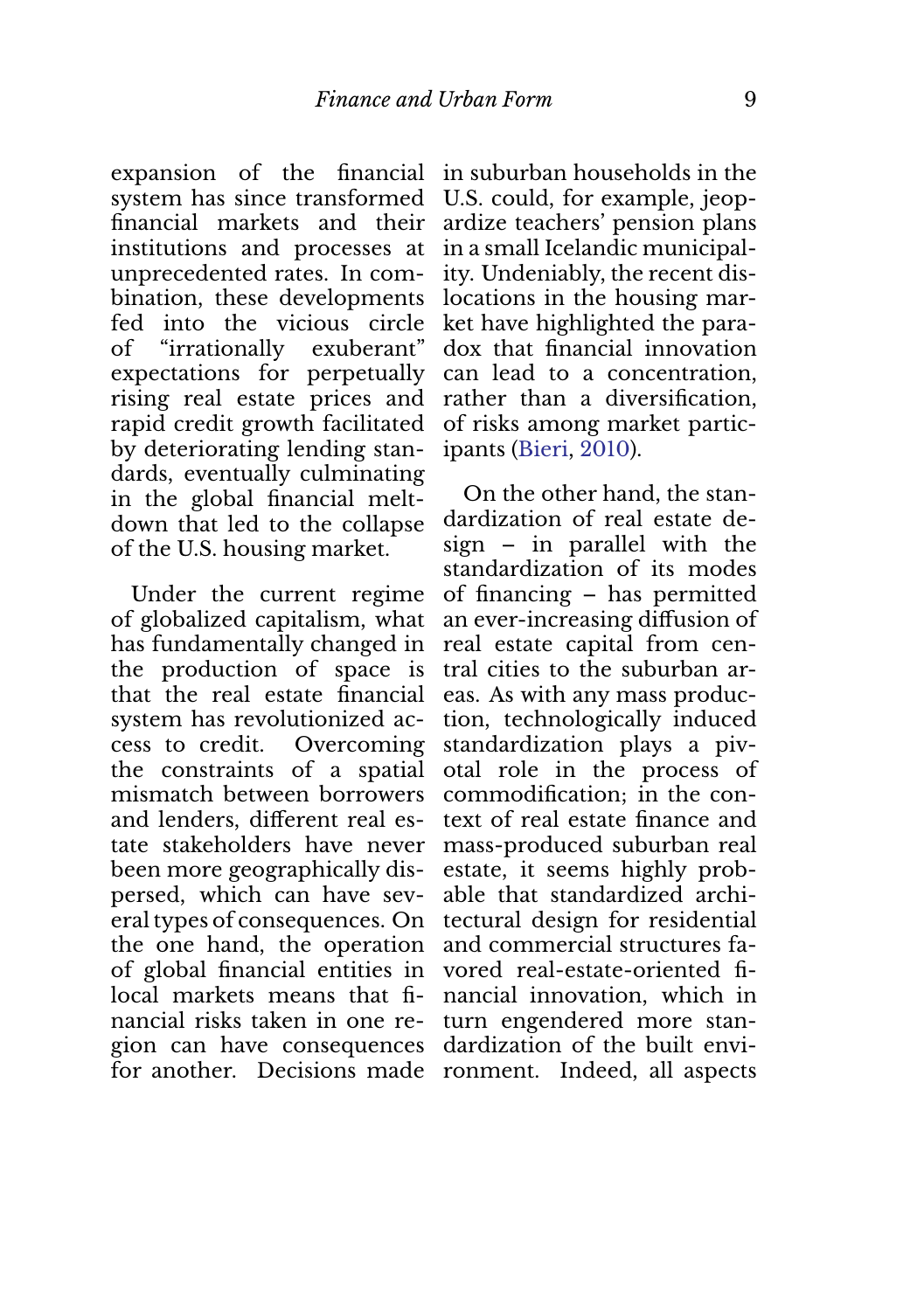of real estate finance rely heavily on standardization. Without a standardized approach to determining the value of real estate collateral, for instance, neither simple credit creation nor the originate-to-distribute model of securitization would be possible. Consequently, the system of real estate finance has emerged as an important factor in advancing the homogenization of architectural and urban design.<sup>10</sup>

Although the integration of the global financial system is proceeding despite a temporary slowdown in the wake of the recent financial crisis, I argue elsewhere that increased globalization does not mean the "end of geography" for finance Bieri (2009). Rather, it implies a different kind of geography; it is no longer the "old" geography with compet-

ing nation-states and clear urban hierarchies as the key spatial units of interest. Instead, a new geography is emerging, where globally dispersed creditors and debtors are the main actors.

Within this new geography, the traditional roles and interactions between real estate borrowers and investors are being reconstituted with regard to both their spatial and their institutional organization. At the same time, these new configurations are mirrored and reinforced in the recurring patterns of massproduced suburban housing and standardized office parks and towers that dominate the pastiche of polycentric employment centers outside of the traditional central business district.

#### **Spaces of Speculation**

**FROM THE PANIC of 1837**<br>to the recent financial<br>turmoil, land specula-<br>tors have been at the center ROM THE PANIC of 1837 to the recent financial turmoil, land speculaof a varied and colorful history of U.S. real estate markets. Although early instances of land speculation are usually

<sup>&</sup>lt;sup>10</sup>Interestingly, from the U.S. Treasury's OCC regulation that governs real estate appraisal rules to HUD's conforming loan limits for residential mortgages, government agencies play an important role in the standardization process of real estate finance. Thus, perhaps somewhat unexpectedly, public sector activity might actually end up undermining heterogeneous design outcomes across space.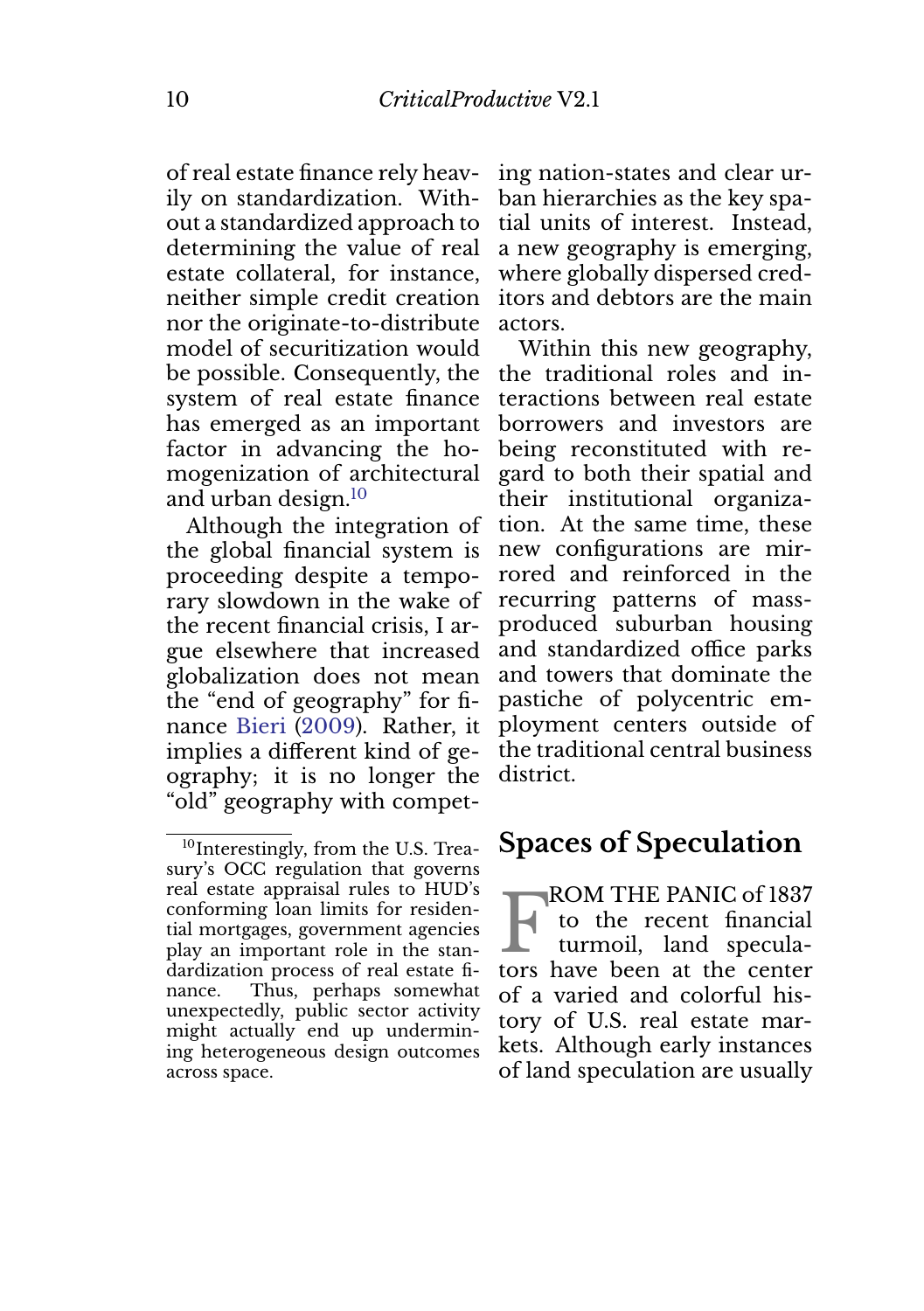tied to narratives of the Western frontier, the earlier transition to capitalism along the "first Western frontier" – land to the west of the Appalachian Mountains, north of the Ohio River and east of the Mississippi River – was regularly accompanied by real estate speculation (Dunaway, 1996). A good case in point is the historical trajectory of real estate in the state of Michigan, where land speculation and the process of urbanization were – and still are – actively intertwined. In fact, less than a decade before the state capital was moved north from the city of Detroit in 1847, the city of Lansing had been the setting for a 105-acre fraudulent real estate deal. More importantly, Michigan provides a unique backdrop against which to assess the widely acknowledged, albeit little understood, role of land speculation and its interaction with the morphology of cities.

In Detroit, the spectacular rise and decline of real estate cycles remains closely tied to the activities of prominent individuals, such as legendary banker and speculator Charles

Trowbridge during the 1830s or his modern-day counterparts, who are positioning themselves ahead of the much anticipated re-emergence of the Motor City from the vortex of shrinkage, disinvestment, and tax foreclosure abandonment. Figure 1 portrays the qualitative dynamics of land rent extraction and spatial redistribution that can be mapped directly onto the presence of speculation in real estate. This process is still very much in place today and without much modification can be generalized to other metro areas in the U.S., in particular cities in the Rust Belt, from Buffalo, New York, and Cleveland, Ohio, to Pittsburgh, Pennsylvania, and also to the larger cities in other mature market economies that have experienced a significant spatial reconfiguration of capital. Willis (1995) emphasizes the importance of speculative development and the impact of real estate cycles on the forms of buildings and their spatial distribution. In the context of the recent great housing boom and bust, Kuminoff and Pope (2013) identify substantial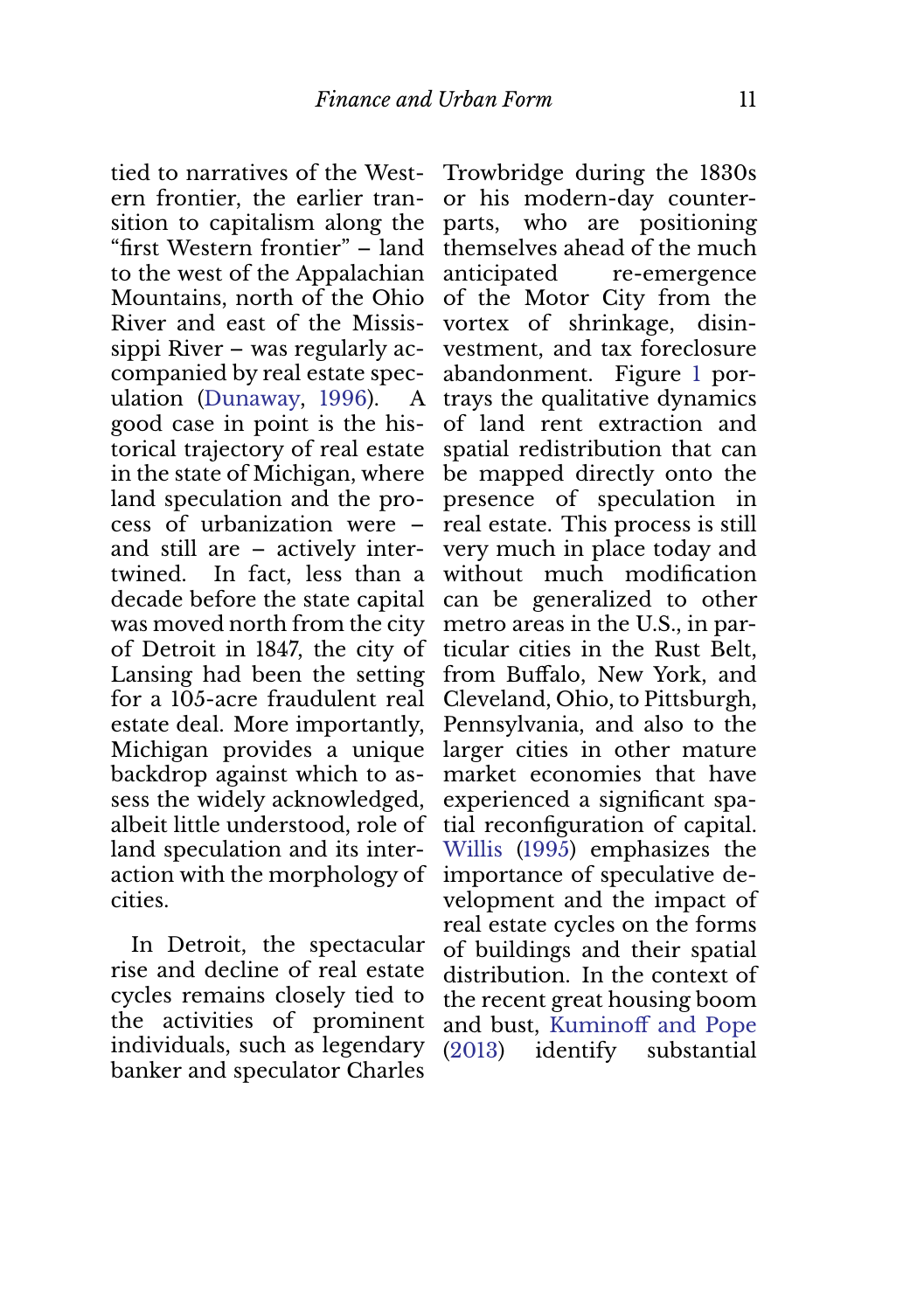

Figure 1: Decentralisation of Capital Flows in Detroit

*Sources*: Reproduced with permission from Bunge ([1971] 2011).

heterogeneity in the evolution forces associated with the of the market value of land increasing financialization of and structures within U.S. both residential and commermetropolitan areas. Surpris-cial real estate markets. The ingly, lower-value land at the financialization of the built urban fringes of metropolitan environment has come to be areas experienced the most typified by the sharp diverprice volatility during the gence of financial interests and most recent boom-bust cycle, design interests with regard largely as a result of speculative housing construction.

In parallel with speculative activity, urban design and urban form have also been design of the urban fabric, andcodetermined by more elusive

to real estate and the built environment. There is a latent need to systematically uncover the close interactions among urban spatial structure, the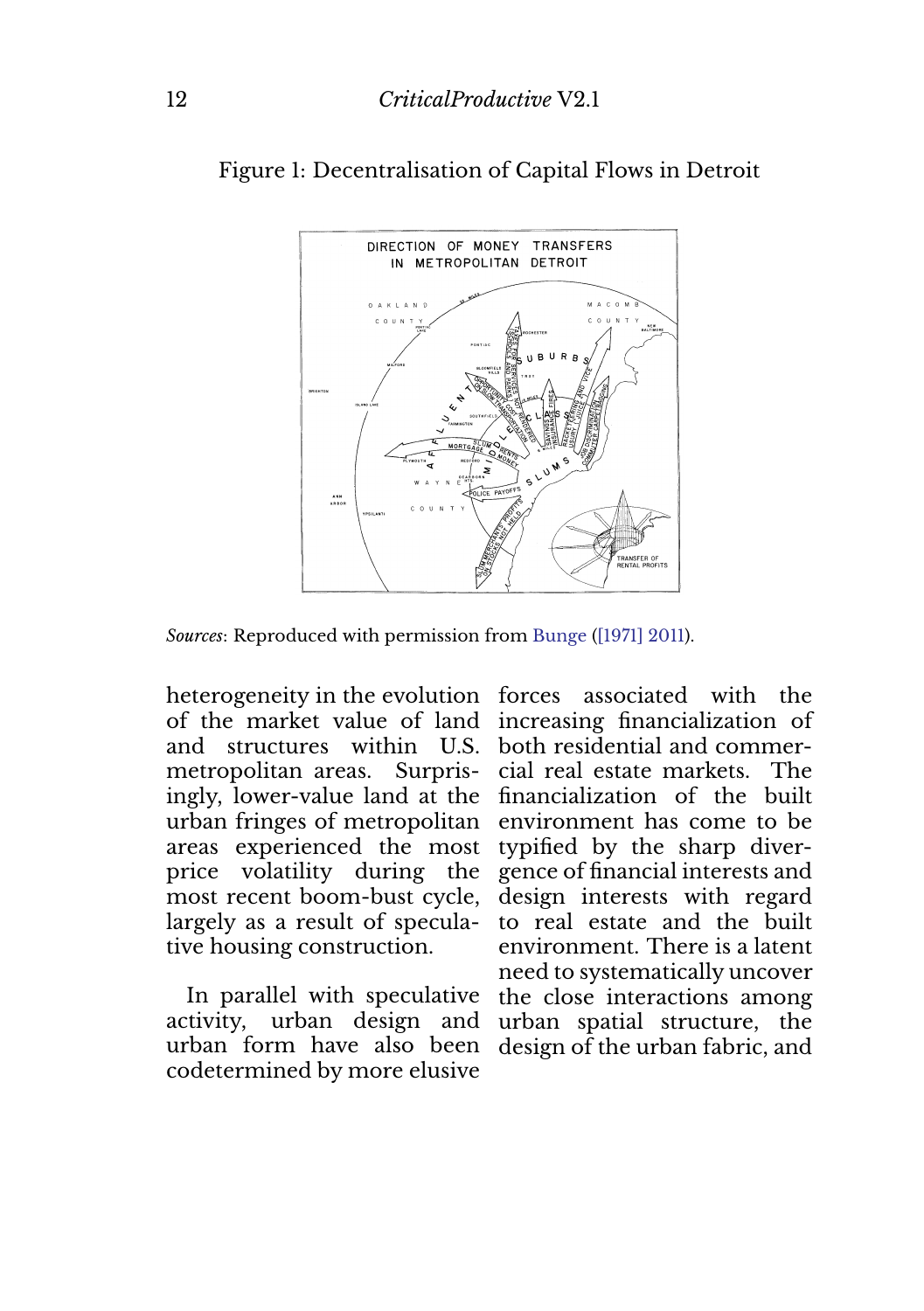speculative real estate activity last two decades of the ninein much more depth than is possible here – a project that I am pursuing elsewhere. Pushing beyond the immediate example of Detroit, this work will complement similar efforts that document the dynamic interactions between real estate finance and physical structures at different scales as well as historic patterns of movement, land use, ownership or control, and occupation (see Soja, 1980; Brenner, 1998).

### **Towards a New Synthesis? Real Estate Finance, Organization and Urban Form**

I NAPERIOD of rapid yet<br>spatially segmented finan-<br>cial development in the N A PERIOD of rapid yet spatially segmented finan-U.S., the postbellum mortgage market holds many clues to a systematic understanding of the contemporary interdependencies between real estate finance and urban development, including its spatial patterns. Although mortgage lending expanded at unprecedented rates during the America to some extent, high-

teenth century, an underlying lack of financial integration impeded urbanization efforts in the Frontier West (Snowden, 1988). These structural and institutional financial market imbalances conferred initial urbanization benefits to borrowers in the New England and along the Atlantic seaboard through preferred access to finance for both commercial and residential real estate.

Economic historians have long provided significant evidence that social elites may restrict financial development to limit access to finance, a trait we traditionally associate with the institutional arrangements of less-developed economic systems. Yet the financial history of United States in the early twentieth century provides ample evidence that credit rationing by land-owning elites can prevail on a large scale, even in countries with well-developed political institutions (Rajan and Ramcharan, 2011). The recent burst of urban economic (re)development, in Asia in particular and in Latin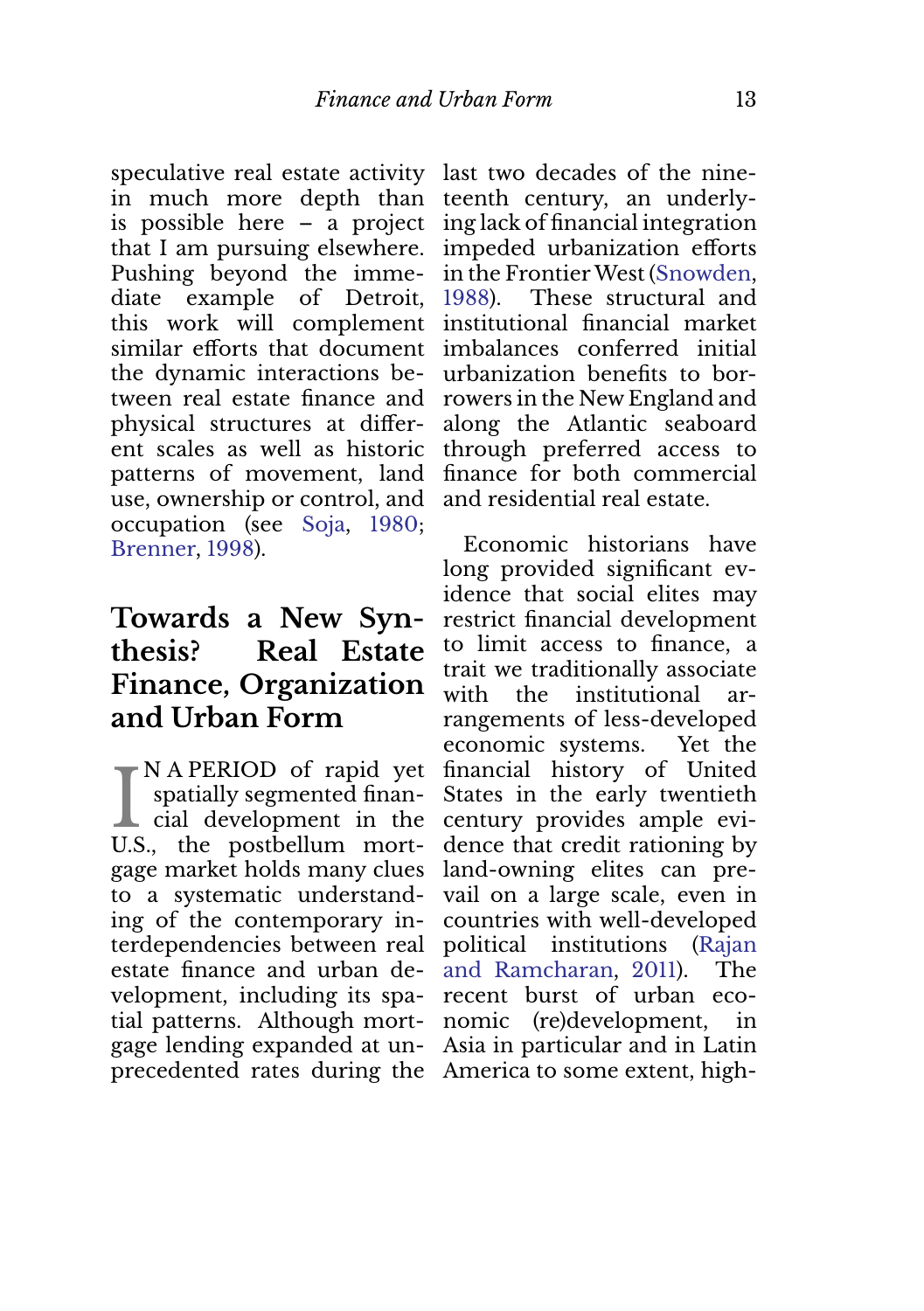lights that these forces are real estate markets. $^{11}$  As a global in character, even if their local typologies might regularly provide bailouts to vary commensurately with the idiosyncrasies of institutional and organizational structures of developing economies.

The conduits of linkages between finance and design discussed in this essay permit two simple hypotheses about possible future scale-specific trajectories of urban form and financial function. At a macro level, more globalized markets for real estate finance are acting as centripetal, disagglomerating forces in space, which produce, *all else equal*, more fragmented, polycentric urban forms. Because real estate is the quintessential durable good – it can be built quickly, but disappears slowly – urban decline is not the mirror image of growth. In fact, these asymmetries in urban development imply that "too big to fail" also applies to real estate markets. Given the systemic importance of real estate to all aspects of overall economic activity, large-scale negative externalities are likely to emanate from failures in

consequence, governments the real estate sector in times of crisis. During the Great Depression, for example, major federal initiatives to reduce foreclosures and reform mortgage market practices saw the creation of the Home Owners' Loan Corporation under the New Deal. In the wake of the recent housing market fiasco, the U.S. government has deployed an even broader array of multiagency measures to prop up various elements of the real estate sector. These measures range from the Home Affordable Modification Program, which assists homeowners with loan modifications on their home mortgages, to

<sup>&</sup>lt;sup>11</sup>Before the great housing bust in 2005, housing services and residential fixed investment accounted for almost 19 percent of U.S. GDP. By 2012, this share had plummeted to just below 15 percent. Indeed, Leamer (2007) shows that, of the components of GDP, residential investment offers by far the best early warning sign of an oncoming recession. A large literature debates the effects of financial and housing wealth in the determination of consumer spending (see Bostic *et al.*, 2009).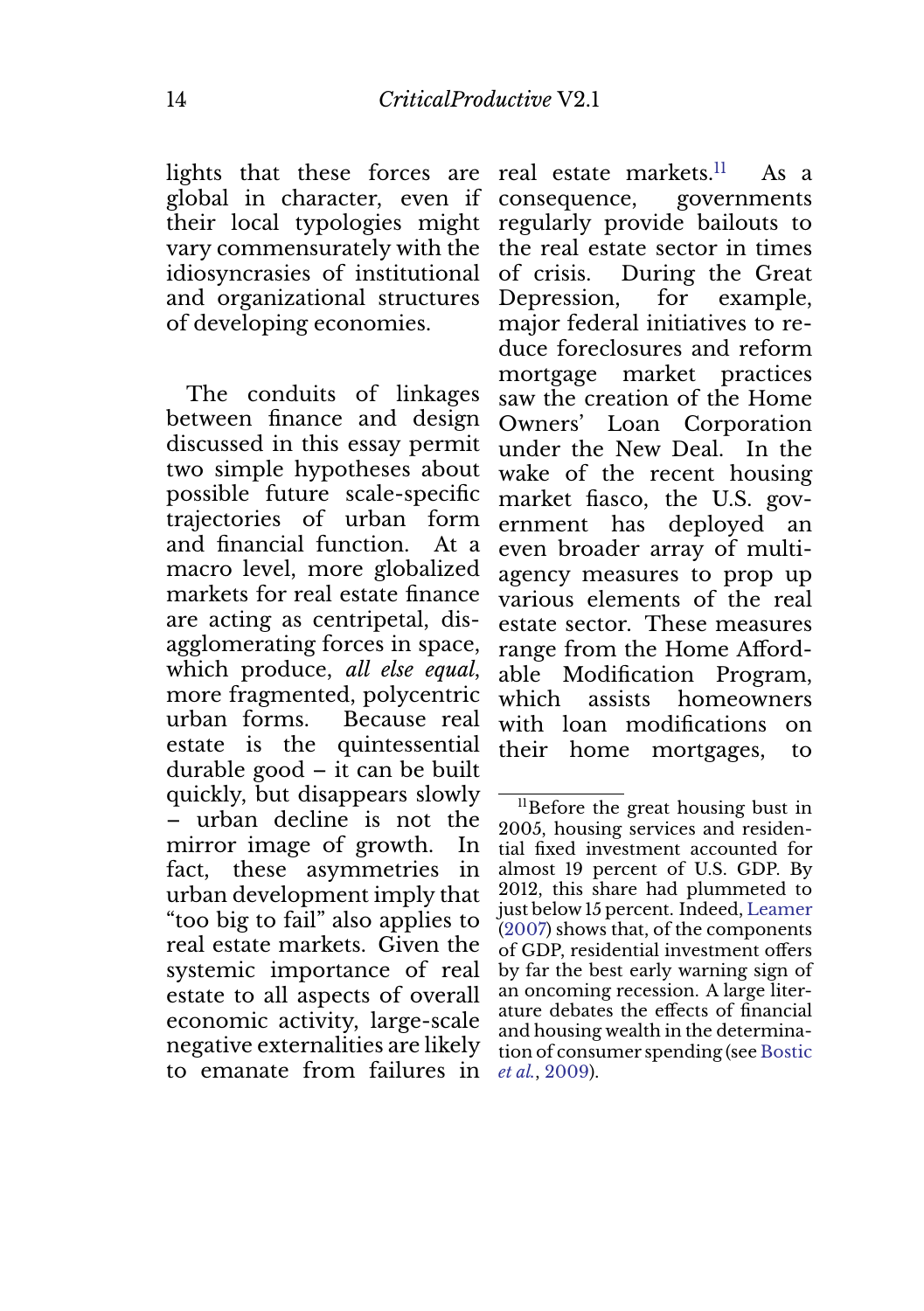the inclusion of commercial mortgage-backed securities in the Federal Reserve's Term Asset-Backed Loan Facility and the Neighborhood Stabilization Program, which helps local governments address the neighborhood effects of concentrated foreclosures. Invariably, the regulatory rhetoric of financial stability that accompanies such actions is anchored in a logic of containment, with the promise to minimize potential contagion of large-scale fallouts to other sectors in the economy. At the same time, however, the role of the "lender of last resort" is rarely well defined and quite often ad hoc.

At the micro level, the financialization of real estate is accelerating the commodification of design and architecture. In turn, facilitated by overregulated land markets that accentuate the impact of speculation, these developments reinforce the logic of standardization, architectural monotony, rapid depreciation, and disjointed urban design. To critical urban theorists, the main justification for contemporary urban design practices is that they mask the spatial aspects of real internal inconsistencies of capitalist economies, particularly in the United States (see Gunder, 2011). Rather than camouflaging the spatial fissures of globalized real estate capital, visionary urban design should become the unifying post-crisis protocol of urban development.

In light of the interdependent processes of financial reorganization and postmodern spatial fragmentation, I argue that urban form, its financing mechanisms, and its design principles remain very closely linked to their economic function. Accompanying this finance-led splintering of urban space, the role of architecture has been transformed and has become largely disconnected from the quotidian reproduction of the urban fabric. The organizational disintermediation of architecture from the spatial relations of real estate presents one of the most pressing challenges for an emergent post-crisis paradigm. As Saarinen reminds us, "much of the planning work of today must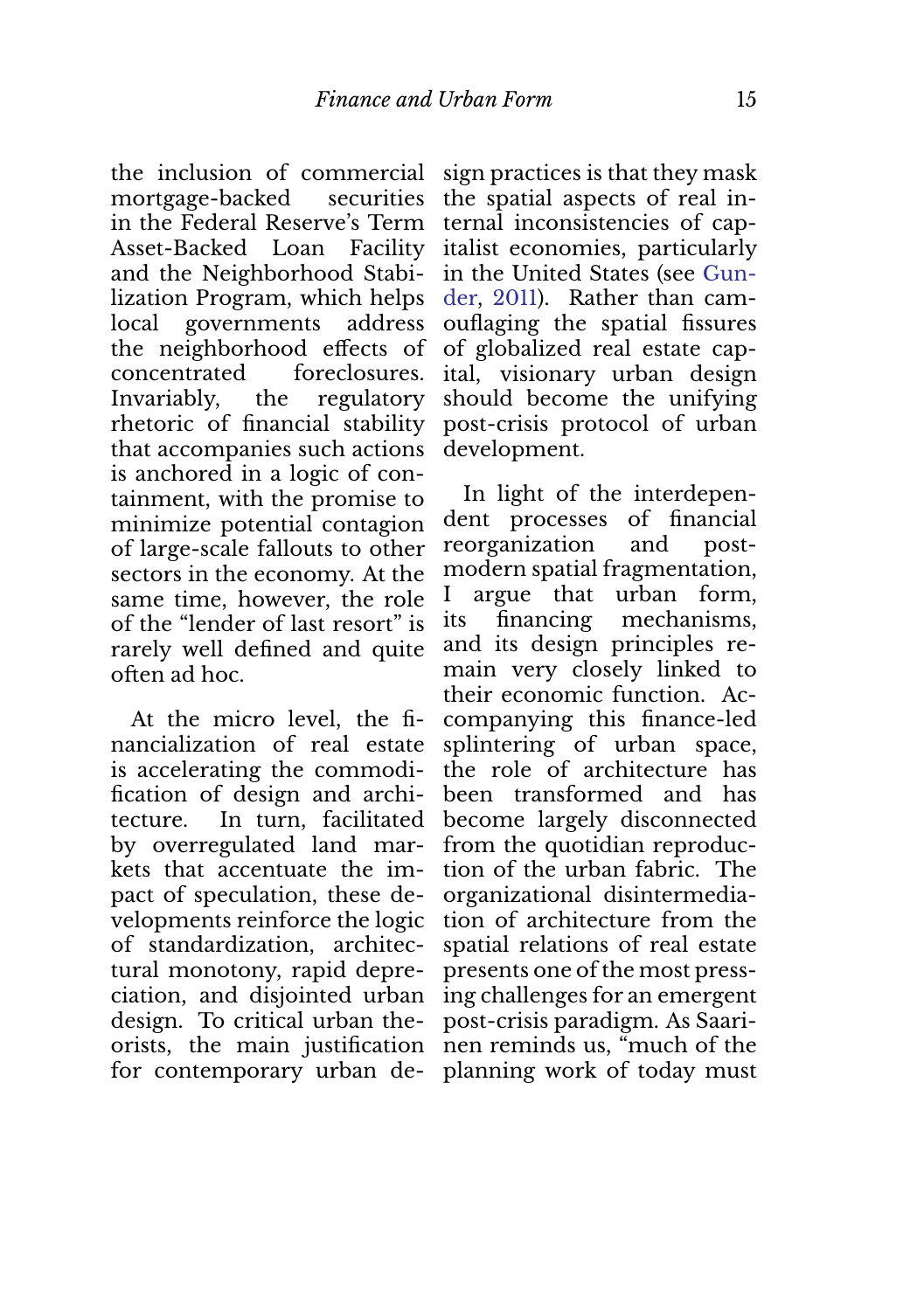deal with the correction of earlier mistakes, which – let's put it frankly – are the result of a serious neglect of one of the nation's most vital problems" (Saarinen, 1943, p.141).

The dislocations of the postcrisis environment provide a unique set of opportunities to re-develop grand narratives, visions that are capable of intervening at the financedesign node within a broader reformulation of the urban project. Above all, designand policy-related actorsfrom architects and urban designers to planners-should be encouraged to recast the "form follows function" duality in terms of an emergent urban re-envisioning whereby "structure follows strategy."

### **References**

- Baum-Snow, N. (2007) Did highways cause suburbanization?, *Quarterly Journal of Economics*, **122**, 775–805.
- Bieri, D. S. (2009) Financial stability, the Basel process and the new geography of regulation, *Cambridge Journal of Regions, Economy and Society*, **2**, 303–331.
- Bieri, D. S. (2010) *Lessons from the Financial Crisis: Causes, Consequences,*

*and Our Economic Future* , John Wiley & Sons, Inc., Hoboken, NJ, chap. Regulation and Financial Stability in the Age of Turbulence, pp. 327–336.

- Bieri, D. S. (2013) Moonlights, sunspots and frontier finance: The historical nexus between money, credit and urban form, Mimeograph, University of Michigan, Ann Arbor, MI.
- Bostic, R. W., Gabriel, S. and Painter, G. (2009) Housing wealth, financial wealth, and consumption: New evidence from micro data, *Regional Science and Urban Economics*, **39**, 79– 89.
- Brenner, N. (1998) Between fixity and motion: Accumulation, territorial organization, and the historical geography of spatial scales, *Environment and Planning D: Society and Space*, **16**, 459–481.
- Bunge, J., William Wheeler ([1971] 2011) *Fitzgerald: Geography of a Revolution*, Geographies of Justice and Social Transformation, University of Georgia Press, Athens, GA, 2nd edn.
- Chaves, E., Knox, P. L. and Bieri, D. S. (2011) *International Perspectives on Suburbanization: A Post-Suburban World*, Routledge, London, chap. The Restless Landscape of Metroburbia, pp. 35–53.
- Dixon, A. D. (2012) Function before form: Macro-institutional comparison and the geography of finance, *Journal of Economic Geography*, **12**, 579–600.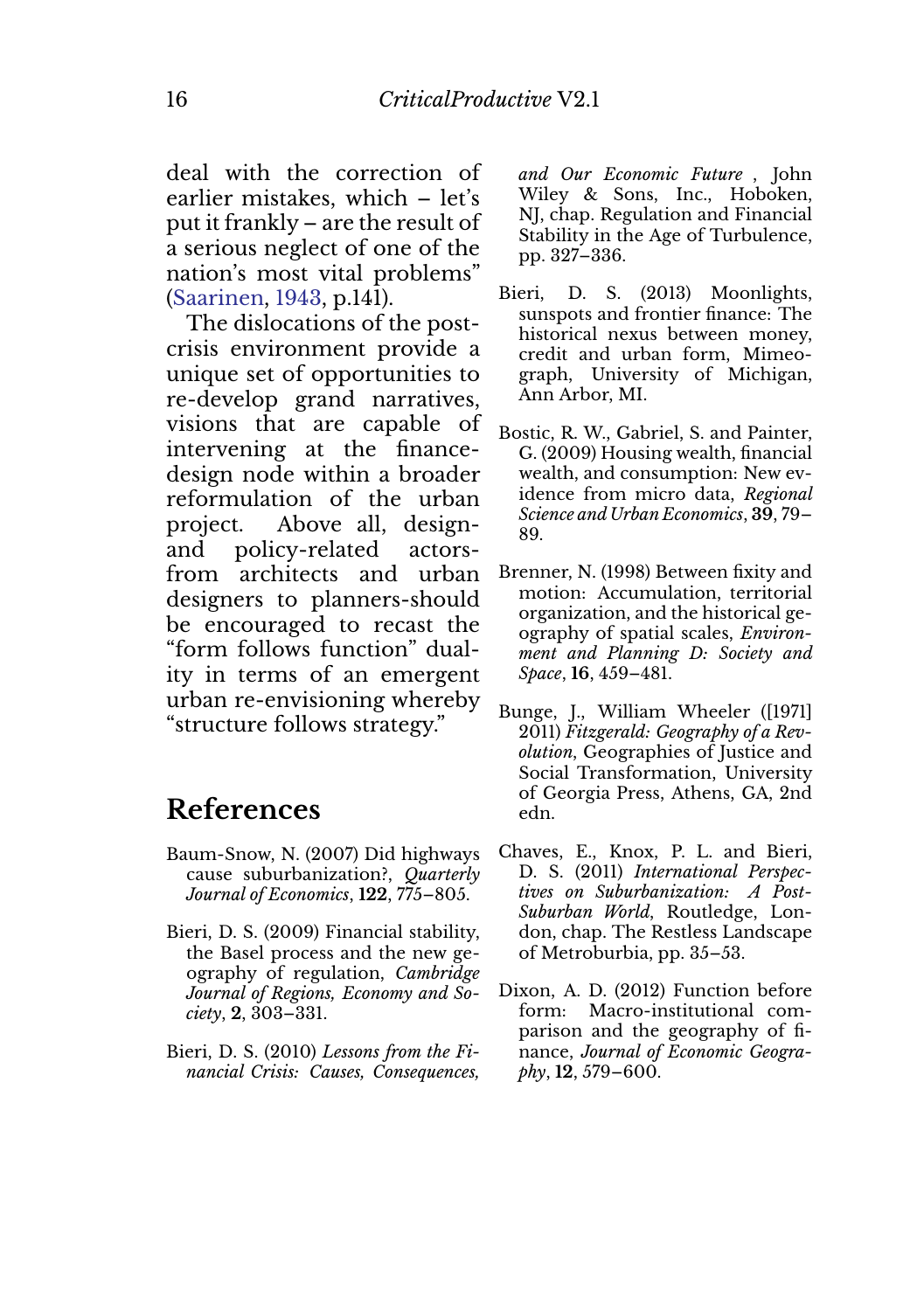- Dunaway, W. A. (1996) *The First American Frontier: Transition to Capitalism in Southern Appalachia, 1700– 1860*, The Fred W. Morrison Series in Southern Studies, University of North Carolina Press, Chapel Hill.
- Gunder, M. (2011) Commentary: Is urban design still urban planning? An exploration and response, *Journal of Planning Education and Research*, **31**, 184–195.
- Harvey, D. (1978) The urban process under capitalism: A framework for analysis, *International Journal of Urban and Regional Research*, **2**, 100– 131.
- Harvey, D. (1985) *The Urbanization of Capital: Studies in the History and Theory of Capitalist Urbanization*, John Hopkins University Press, Baltimore, chap. The Urban Process under Capitalism: A Framework for Analysis, pp. 1–31.
- Jones, P. (2009) Putting architecture in its social place: A cultural political economy of architecture, *Urban Studies*, **46**, 2519–2536.
- Keynes, J. M. (1930) *A Treatise on Money: The Pure Theory of Money and The Applied Theory of Money*, Harcourt, Brace and Company, New York.
- Kim, S. (2007) Changes in the nature of urban spatial structure in the United States, 1890–2000, *Journal of Regional Science*, **47**, 273–287.
- Knox, P. L. (2005) Vulgaria: The reenchantment of suburbia, *Opolis: An International Journal of Suburban and Metropolitan Studies*, **1**, 1–16.
- Kuminoff, N. V. and Pope, J. C. (2013) The value of residential land and structures during the great housing boom and bust, *Land Economics*, **89**, 1–29.
- Leamer, E. E. (2007) Housing is the business cycle, in *Housing, Housing Finance, and Monetary Policy*, Federal Reserve Bank of Kansas City, Proceedings from the Jackson Hole Symposium, pp. 149–233.
- Lefebvre, H. (1970) *La Revolution Ur- ´ baine*, Gallimard, Paris.
- Merton, R. C. (1995) A functional perspective of financial intermediation, *Financial Management*, **24**, 23– 41.
- Minsky, H. P. (1977) The financial instability hypothesis: An interpretation of Keynes and an alternative to "standard" theory, *Challenge*, **20**,  $20 - 27.$
- Minsky, H. P. (1993) On the nonneutrality of money, *Federal Reserve Bank of New York Quartery Review*, **18**, 77–82.
- Mozingo, L. A. (2011) *Pastoral Capitalism: A History of Suburban Corporate Landscapes*, MIT Press.
- Rajan, R. G. and Ramcharan, R. (2011) Land and credit: A study of the political economy of banking in the United States in the early 20th century, *Journal of Finance*, **66**, 1895– 1931.
- Rossi-Hansberg, E. and Wright, M. L. J. (2007) Urban structure and growth, *Review of Economic Studies*, **74**, 597–624.